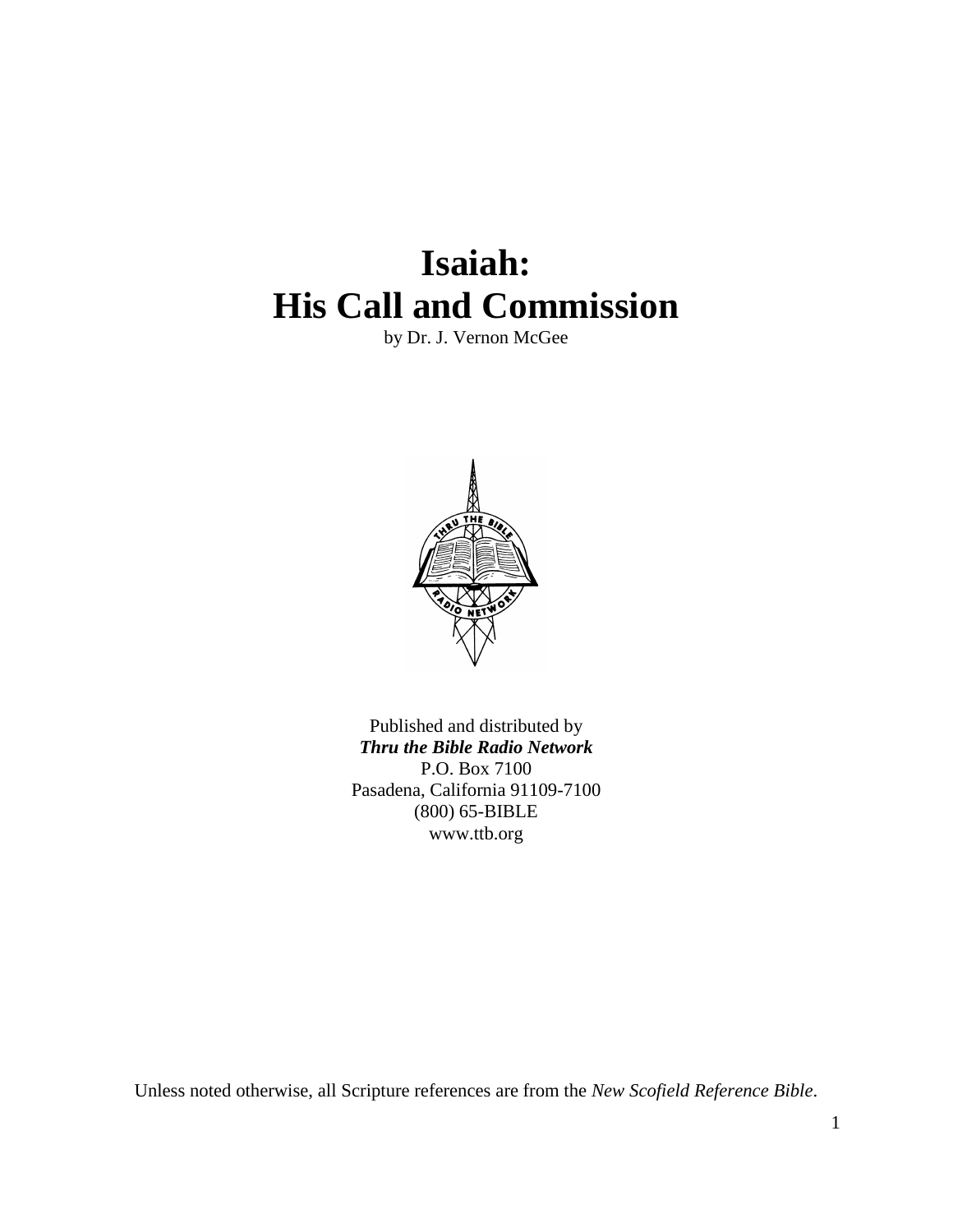*In the year that King Uzziah died, I saw also the Lord sitting upon a throne, high and lifted up, and his train filled the temple. Above it stood the seraphim: each one had six wings; with two he covered his face, and with two he covered his feet, and with two he did fly. And one cried unto another, and said, Holy holy, holy, is the LORD of hosts; the whole earth is full of his glory. And the posts of the door moved at the voice of him who cried, and the house was filled with smoke. Then said I, Woe is me! For I am undone, because I am a man of unclean lips, and I dwell in the midst of a people of unclean lips; for mine eyes have seen the King, the LORD of hosts. Then flew one of the seraphim unto me, having a live coal in his hand, which he had taken with the tongs from off the altar. And he laid it upon my mouth, and said, Lo, this hath touched thy lips, and thine iniquity is taken away, and thy sin purged. Also I heard the voice of the Lord, saying, Whom shall I send, and who will go for us? Then said I, Here am I; send me. And he said, Go, and tell this people, Hear ye indeed, but understand not; and see ye indeed, but perceive not.*(Isaiah 6:1-9)

It is characteristic of human nature to think that the best is in the past, frozen in the mold of history, or that out yonder in the uncertain future there is going to be a better day. The *best* never seems to be where we are at the present. We think of it as being either in the past or in the future. When we are young, we look to the future, and when we get to be senior citizens we speak of "the good old days." It is difficult for us to believe that right now we might be at the best time of our lives.

Isaiah was not unlike the ilk of mankind in this respect. In the sixth chapter of his prophecy, which is a record of his call and commission as a prophet, we find this man has the same sort of notion. He opens this section by sounding a note of utter desolation: "In the year that King Uzziah died …" (verse 1).

Uzziah had been a good king. He intruded one time into the priest's office, which he should not have done, and his punishment was leprosy for the rest of his life. However, he was a good king during the period when the land of Israel was divided into two kingdoms, Judah and Israel.

In college I took a course called Freshman Bible, and there was a question that had been asked from time immemorial, a question that was sure to be on the examination: "Name the kings of Israel and Judah and briefly describe the reign of each." Well, some ingenious freshman in years gone by had discovered that if you just memorize the names of the kings and write after each one of them, "a bad king," you couldn't make less than a B – and what freshman wants to make more than a B? So we all just memorized the names of the kings and wrote after each, "a bad king." But when we wrote after Uzziah, "a bad king," we were wrong. I was amazed in studying the life of this man to find what a wonderful king he had been.

Now sometime during the fifty-two years of Uzziah's reign, Isaiah was born. As a young man he was called to prophetic office, and it happened at the time of Uzziah's death.

#### **The Throne of God**

Isaiah opens this sixth chapter on a very doleful note. He takes us to a funeral—"In the year that king Uzziah died …." You can catch a note of pessimism that is going through his mind and heart: *Good old king Uzziah. Now that he is dead what will happen to our nation? Probably the next king will plunge us into idolatry again. Our nation will no longer be prosperous. There will*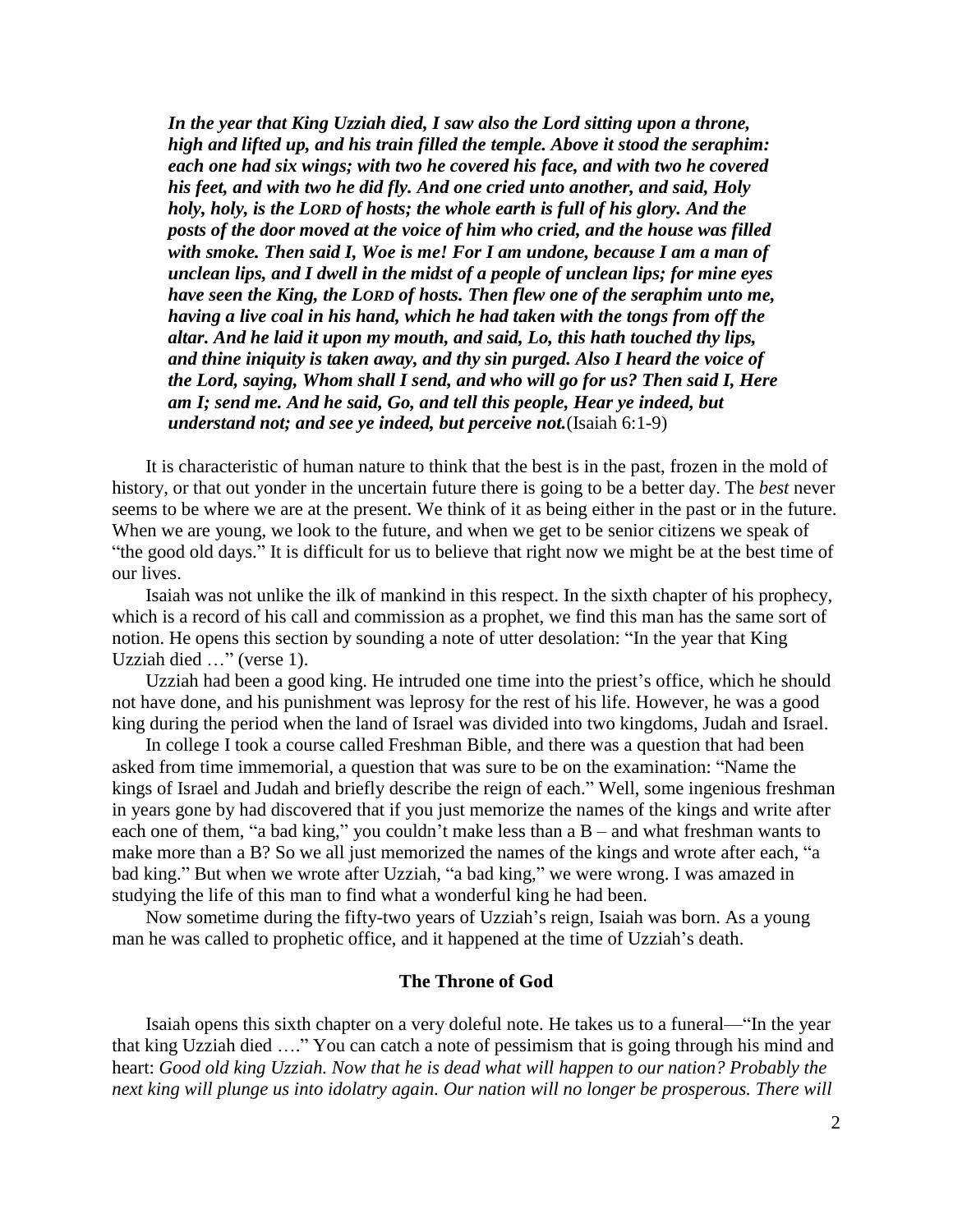## *be famine, and the enemy will come in from the outside as before—we will become subject to an outside power.*

Isaiah is a pessimist at the beginning, as you can well understand. Someone has defined a pessimist as one who blows out the light that the optimist thought he saw in the dark.

With these things in mind, Isaiah enters the temple. This is a good place to go, by the way, because the psalmist had said, "… in his temple doth everyone speak of his glory" (Psalm 29:9). He goes into the place where he makes a two-fold discovery. It is a discovery, I am convinced, that God's people today need to make. Many of us are in the position that this man was in when he entered the temple.

The first discovery that Isaiah made was that the real King of Israel and Judah was not dead. Actually, He was not even sick. The real King of Israel and Judah was still on the throne.

## *In the year that King Uzziah died, I saw also the Lord sitting upon a throne, high and lifted up, and his train filled the temple.* (Isaiah 6:1)

Isaiah realized that behind that earthly throne was the heavenly throne, and God was still sovereign and overruling in the affairs of this world.

A great many people today feel rather hopeless. I remember that some years ago James Reston, writing for the *New York Times*, made the statement that though in Washington they are still talking optimistically, back in the cloakrooms many are saying that the problems are escalating so that there is no solution to the problems of this world. Since that time, with the spreading of Communism, Islamic Fundamentalism, Liberation Theology, the growing threat of global war, the deadly AIDS virus, etc., the picture is not only darker, it is frightening!

Isaiah seemed to have this hopeless feeling about the future. Uzziah had been a good king, but now he was gone and no one could take his place. However God is reminding Isaiah that *He* is still on the throne.

Emerson was wrong. He said that *things* were in the saddle and they ride mankind. Things are not in the saddle – they never have been. God is on the throne. He is still ruling in the affairs of men today.

A great many people feel there may be a man who can solve the problems of this world. During an election year, we get the impression that some men have all the answers. But let me say that no man has the solutions to the problems in this, world. My friend, don't be deceived by the fantasy that man himself can replace God and by taking thought create a new age, a better and beautiful world; or that he by consorting with the occult can bring about a perfect society. Behind the thrones of this world is the throne of God. And God is still upon that throne. He is still overruling in the affairs down here. This little universe has not slipped from under His control.

This is the first truth that Isaiah discovered when he went into the temple: "In the year that King Uzziah died, I saw also the Lord sitting upon a throne ...."

## **He Is High and Holy**

Now the second thing Isaiah saw was that the One sitting upon the throne was "high and lifted up," that He was a holy God. This is something else that we need to learn. There is no excuse for our being pessimists today. Every child of God should be an optimist. We need to recognize that our God is a holy God, and He is the Judge. Not only does Isaiah's prophecy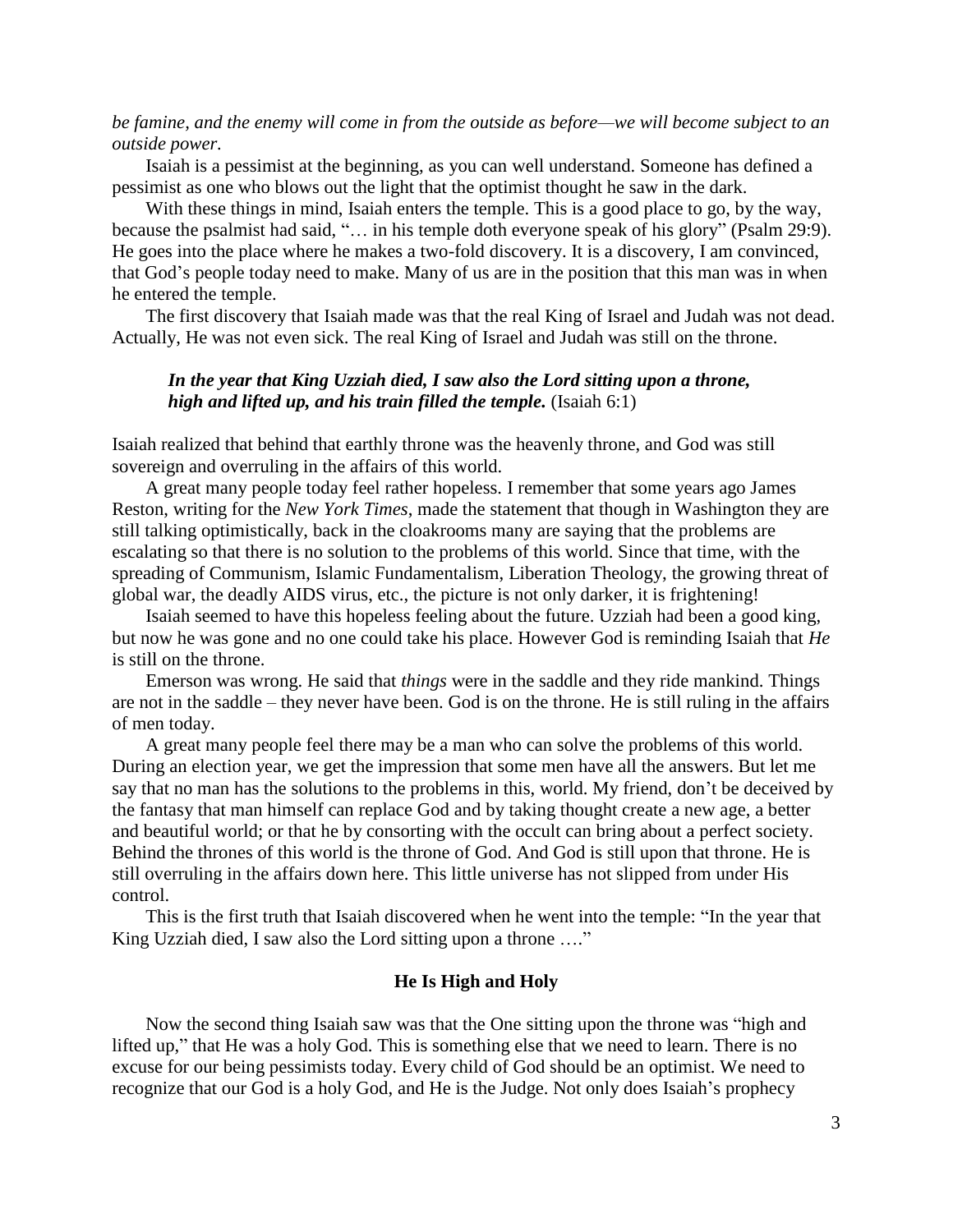include the fifty-third chapter where God is the Savior on a cross, but it includes this sixth chapter where God is the Judge on the throne, high and holy, whose sovereign will finally shall prevail down here.

There is a great question today about what is right and what is wrong. Isaiah says, "Woe unto them who call evil, good, and good, evil ..." (Isaiah 5:20). At the present hour we are led to believe that the criminal is always right, that the man who is wrong is the man who is right. Our entire system is upside down as far as morality is concerned. Not only has God put down certain laws that reveal He is a holy God, the interesting thing is that when His laws are broken, He doesn't have to reach in and execute judgment. The sin works itself out. Sin carries its own penalty. The wages of sin *is* death. It just works out that way. We are seeing our contemporary culture demonstrate this. God's laws are being ignored, and we have more problems than the world has ever had before. Our nation has problems which it cannot solve – alarming alcoholism, a spiraling rate of drug addiction and sexually transmitted diseases of epidemic proportions. You and I are living in that kind of society. But God is still on the throne, and He is a holy God.

Now Isaiah tells us that above God's throne "stood the seraphim" (Isaiah 6:2). I want to make a confession to you: I do not know what seraphim are. Of course, I have never seen one, but I have read all I can find on the subject. What I have read reveals to me that the writers do not know either. The difference between us is that it took some of them an entire chapter to say they didn't know and I can say it in one sentence: *I do not know what seraphim are.* We know only that the seraphim appear to be high created intelligences, above the average angel. The Word of God makes it clear that there are several orders of angels or spiritual creatures, and it speaks not only of seraphim but also of cherubim who protect the holiness of God. There in the temple were likenesses of two cherubim of gold with wings stretched forth over the mercy seat, which is symbolic of their service. Although it appears that the seraphim have this same service, they seem also to reach out in judgment, dealing with sin. The word *seraphim* means "burning," indicating perhaps that they are on fire to protect the holiness of God.

# *Above it stood the seraphim: each one had six wings; with two he covered his face, and with two he covered his feet, and with two he did fly. And one cried unto another, and said, Holy, holy, holy, is the LORD of hosts; the whole earth is full of his glory.* (Isaiah 6:2, 3)

This is a tremendous picture of the holiness of God. These creatures in the presence of God repeat over and over, "Holy, holy, holy is God." The purpose is to somehow or other communicate to mankind down here that you and I deal with a holy God.

We are living in a day when men think they can rush into the presence of God and that they can treat the Lord Jesus as if He is just a buddy. May I say to you that He is high and holy and lifted up. If He should appear in your church next Sunday morning, nobody would rush up to Him, nobody would become familiar with Him. Everybody would go down on their faces before Him. That is the picture the Word of God gives.

No one was as close to Him on earth as was His disciple John. John would come to Him and make suggestions. You will notice that the Lord Jesus never asked for advice, nor did He follow man's advice, but John was there to give it. Then in the Upper Room John even reclined on His bosom. He was familiar with Him. But, my friend, when he saw the glorified Christ on the Isle of Patmos, he fell at His feet as dead (Revelation 1:17). He did not rush into His presence.

You and I deal with a holy God. And God made it very clear that He can save us on only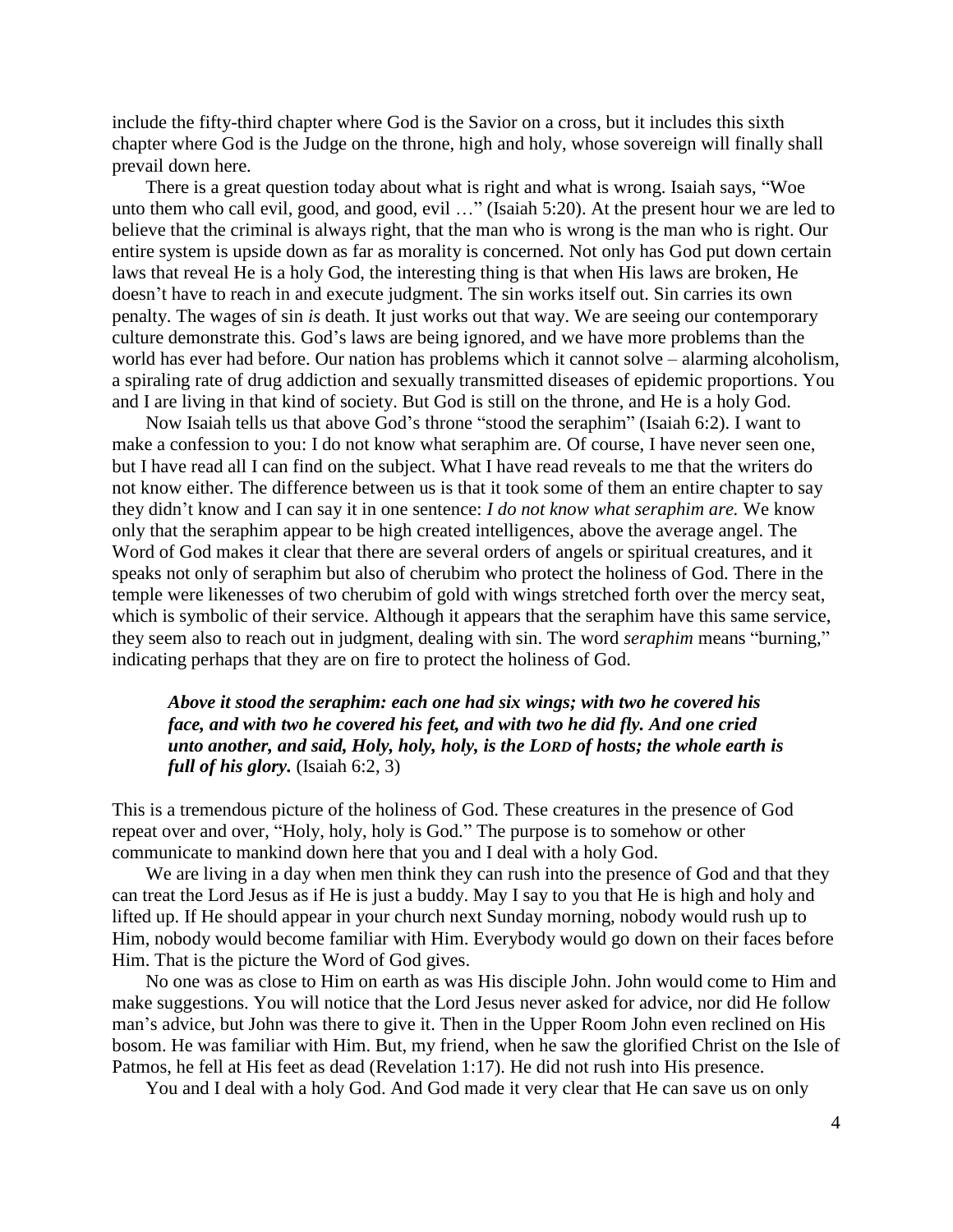one basis. You see, though He loves us, He doesn't *save* us by love. God saves us by grace. Certainly He loves us. It would break your heart and mine if we knew how much He loves us, but He cannot save us by love. He saves us by grace, by paying the penalty for our sins Himself.

You see, the forgiveness of God is not sentimental. It is not that He is bighearted. His forgiveness is different from human forgiveness. For instance, you step on my toe and ruin my shine, and you say, "Forgive me." I'll forgive you – although you ought to give me the price of another shine! But I'll forgive you for stepping on my toe. Human forgiveness may rest on no payment at all. But God never forgives until the penalty is paid – never. The reason He can forgive your sin and my sin is because His Son, nearly 2,000 years ago, paid for it on the cross. He redeemed us.

Always in Scripture when forgiveness is mentioned, the blood of Christ is mentioned. We have forgiveness of sin. How? Through the blood of Christ. The *penalty* has been paid. My friend, that is God's method. In substance, God is saying to a lost world today, "I love you. I want to save you. I gave My Son to die for you. You accept Him or reject Him. If you reject Him, you'll not be saved. If you accept Him, you will be saved. This is *My* salvation. Take it or leave it." He is doing it without any sentimentality. He is doing it on a righteous basis because He is a holy God.

Our God is moving in this world, even at this very hour, against sin. He is moving forward undeviatingly, unhesitatingly, uncompromisingly, against sin; and He will not stop until He drives it from His universe. He will not even accept the white flag of truce. He will not make peace with it. He intends to remove it from His universe. He makes that very clear.

Now I'm grateful to Him for that because it is sin that has brought wreckage to the human family. It is sin that puts grey in the hair, puts a totter in the step, puts a stoop in the shoulder. It is sin that is breaking hearts. It is sin that brings horror and suffering into this world. It is sin that is filling the cemeteries. I thank God He will not compromise with it! It will not be in His universe for eternity. He has made a plan whereby He can redeem those who will come His way and accept His salvation. He is a *holy* God. This is something we need to get back into our thinking today. God is on the throne, and He is a holy God.

#### **Isaiah, a Man of Unclean Lips**

Notice the effect the vision had on this man Isaiah. We begin to look around for him and we can't find him. The reason is he has gone down on his face before God. Listen to him:

# *Then said I, Woe is me! For I am undone, because I am a man of unclean lips, and I dwell in the midst of a people of unclean lips; for mine eyes have seen the King, the LORD of hosts.* (Isaiah 6:5)

Before this experience, I have a notion that this man Isaiah was very comfortable. I suppose that he attended the worship at the temple. I suppose that he considered himself a good Israelite under the Mosaic system – that he met all the requirements of the ritual, that he brought all the proper sacrifices. I am of the opinion that you could say he was a saved man. But now he goes into the temple, he sees God upon the throne and realizes that He is a *holy* God. Isaiah sees something else: He sees himself as he really is.

Today the problem with so many church members is that they are following afar off. They have not gotten close in to the Lord Jesus, and they do not see themselves as they really are. John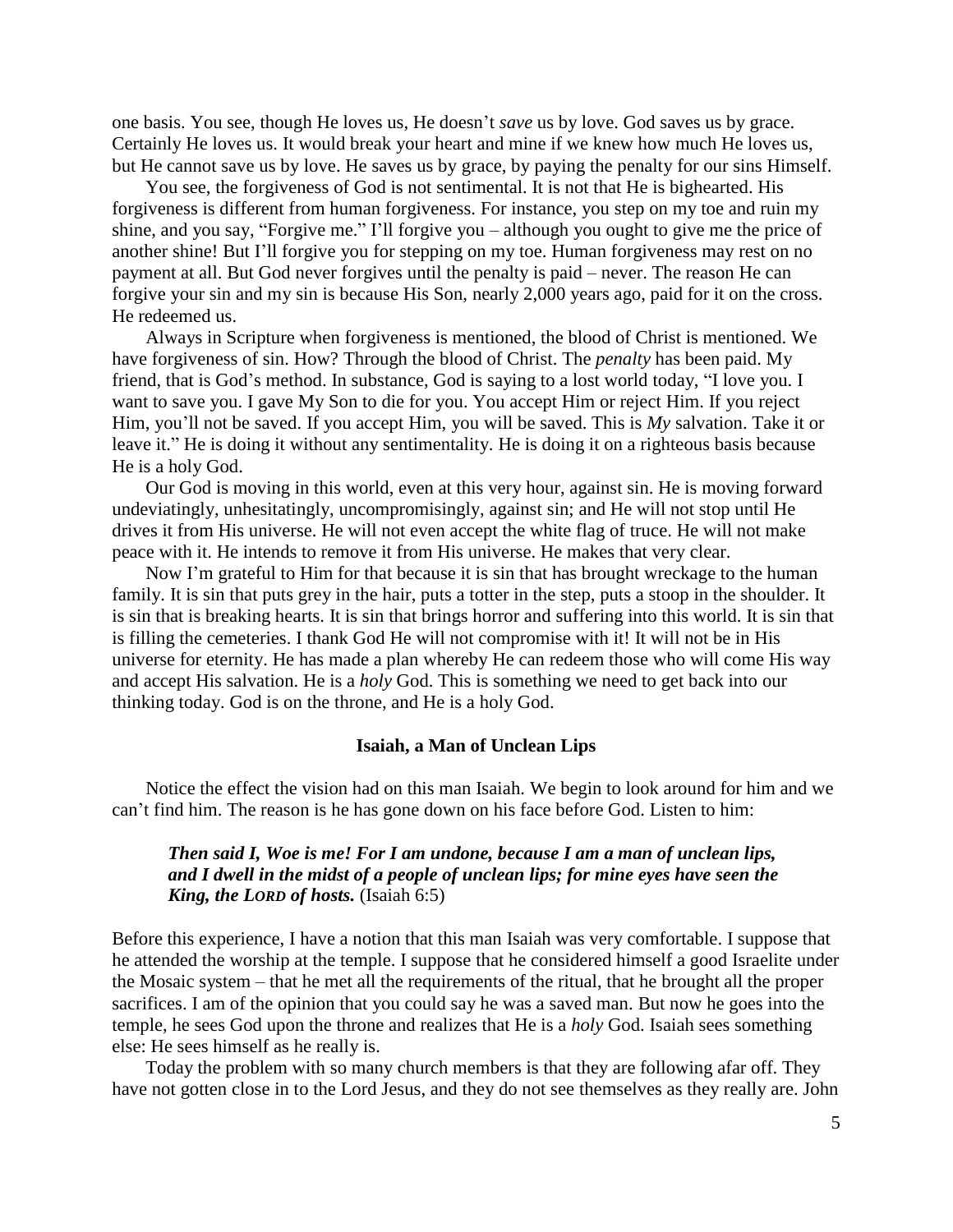puts it very bluntly:

*If we say that we have not sinned, we make him a liar, and his word is not in us.*  (1 John 1:10)

That's not very polite – I wouldn't say it. John did. However, John also says:

## *But if we walk in the light, as he is in the light, we have fellowship one with another, and the blood of Jesus Christ, his Son, cleanseth us from all sin.* (1 John 1:7)

What is that light? It is the Word of God. My friend, we are too far from the Word of God.

A great many folk feel if they can go through some little ritual, follow some little system, attend some little courses that promise answers to all the problems of life, that is all they need. A man came to Dwight L. Moody when he began his first Philadelphia Crusade and said, "Mr. Moody, I hope to get enough religion during this campaign to last me the rest of my life."

Mr. Moody said to him, "Did you eat enough breakfast this morning to last you the rest of your life?"

"Of course I didn't."

"Well, neither will you get enough 'religion' in this meeting to last you the rest of your life." We don't get it in one or two doses. Rather, by walking in the light of the Word of God, we begin to see ourselves as we really are. When we see ourselves as we really are, then we see also that God has a remedy for us. He not only has the remedy for lost sinners, He has a remedy for His own who are out of fellowship, who are not in a place of service, who have no witness, and whose lives do not count for God. We need to get into our Lord's presence, and the only way we can do this is by spending time in the Word of God.

Let me illustrate this with a very homely illustration. During my first pastorate in Tennessee, I spent my vacations holding meetings up in the hill country of middle Tennessee. I was in a place called Woodbury, and after the morning service a doctor there invited me to go squirrel hunting. Now there is nothing I'd rather do than go squirrel hunting. It was the fall of the year. It was a gloomy, dark day, looked like it might rain at any moment – but that never kept a hunter out of the woods. So he picked me up after lunch, and we went out to his farm. We parked out in the barnyard, got our guns, and started down the creek.

Hunting was good and we got several squirrels. After about a mile we came to a fork of the creek. He said, "Now you take the left fork, come around the mountain back of the barn, and I'll take the right fork and come around back to the barn."

So I started out. It was still good hunting, but a mist began to fall. Then it began to sprinkle, but I kept thinking it would let up. Then all of a sudden I discovered that the squirrels had all crawled into their hollows. The best they could tell, there was only one *nut* outside, so they went in. And I decided I'd better start looking for a shelter. By that time I had made the turn around the hill. There was a big cornfield there and along the side there were caves. I began looking for a cave that I could get into out of the rain. I found a pretty good sized one and crawled into it.

I sat there in the dark for about forty-five minutes. It didn't quit raining, and I was getting cold, so I scraped the leaves together and put a match to them. Then I began to look around by the light of the fire. I have never seen a place where there were as many spiders and lizards! They were above me, they were all around me, then over in the corner coiled up was a little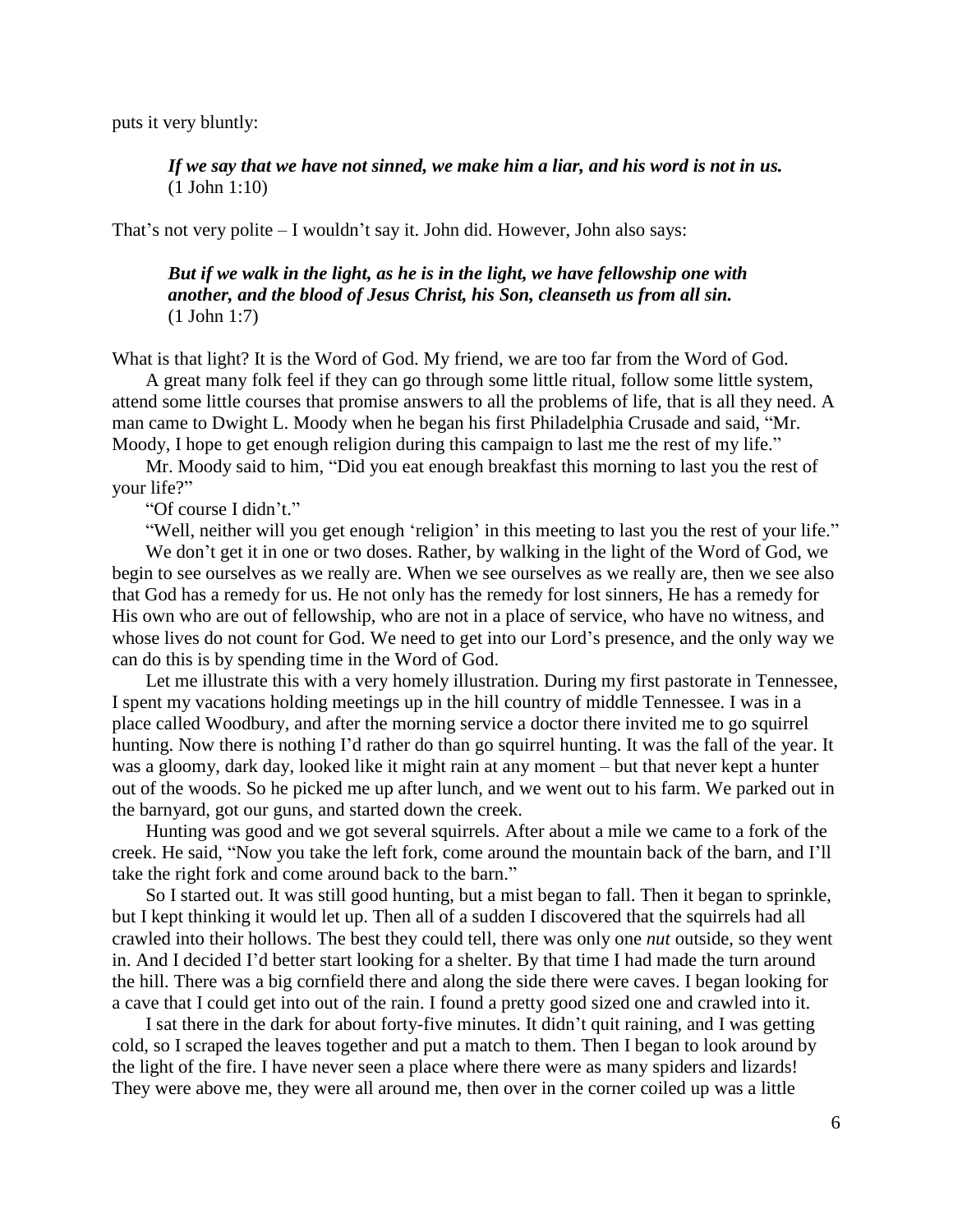snake. I could have reached out and put my hand on it. Since I have always felt that possession was nine-tenths of the law, I got out and turned it over to them. They were there first.

Now notice that I had sat there for forty-five minutes, as comfortable as anyone could be, until I got the fire going. The light of the fire didn't *make* the little snake, the lizards, and spiders, it just revealed them.

Today there are multitudes of people sitting comfortably in a church pew, thinking everything is all right. But if they would get into the light, they might say as Isaiah did, "Woe is me! For I am undone, because I am a man of unclean lips, and I dwell in the midst of a people of unclean lips."

You wonder what Isaiah had been saying to have unclean lips. You wonder what his sin was. We only know it was the sin of a believer. You can speculate all you want to, but I don't think he was much different from those around him. He just saw his true self in the presence of God.

It was the same thing that Paul experienced. Paul was a believer when he said, "Oh, wretched man that I am! Who shall deliver me from the body of this death?" (Romans 7:24).

How many Christians today have a desire, an ambition, to live for God?

I have been receiving letters from many young fellows who have drifted away – but they are coming back. One young man wrote, and I could almost feel his anguish, "Dr. McGee, I want to live for *God!* I want it better than I've had it. I want something worthwhile." When we see ourselves in the light of the presence of God, what a difference it will make!

This man Isaiah was brought into the presence of God. Both in the Old and New Testaments we see that men who came into the Lord's presence were transformed. As we have already seen, John fell at His feet; Ezekiel, when he saw "the appearance of the likeness of the glory of the LORD," fell upon his face (Ezekiel 1:28); Daniel said, when he saw the glory of the Lord, "There remained no strength in me" (Daniel 10:8) – and when there is no strength in you, you aren't perpendicular with the ground, you are horizontal with it. He had gone down on his face before God.

Job is another one. In my study of the Book of Job, I take the position that the primary message is not that of suffering, but the primary message of Job is *repentance.* You see, God has used books in the Old Testament to illustrate every great doctrine that we have. For example, *redemption* is illustrated in the Book of Exodus, and the *love* side of redemption in the little Book of Ruth, and the *providence* of God in the Book of Esther. The Book of Job illustrates repentance. God did not select the worst person in the world, or some drug addict, to show repentance. When God wanted to teach us repentance, He chose probably the best man who ever lived and showed that *he* needed to repent. Job is that man.

A letter from a man back East rebuked me for saying that Job needed to repent. He argued, "Job was such an upright man, why would he need to repent?" Well, it wasn't *I* who said he needed to repent, the Book of Job says that. It also says that Job *was* upright. Job could stand against his three so-called friends and refute their accusations. Although they insisted there was some secret sin in his life, they could not pin anything on him. Job said his life was an open book. Even his enemies could not charge him with wrongdoing. Rather, they were forced to praise him.

But one day Job, like Isaiah, came into the presence of God. This is what he said:

*I have heard of thee by the hearing of the ear, but now mine eye seeth thee. Wherefore I abhor myself, and repent in dust and ashes.* (Job 42:5, 6)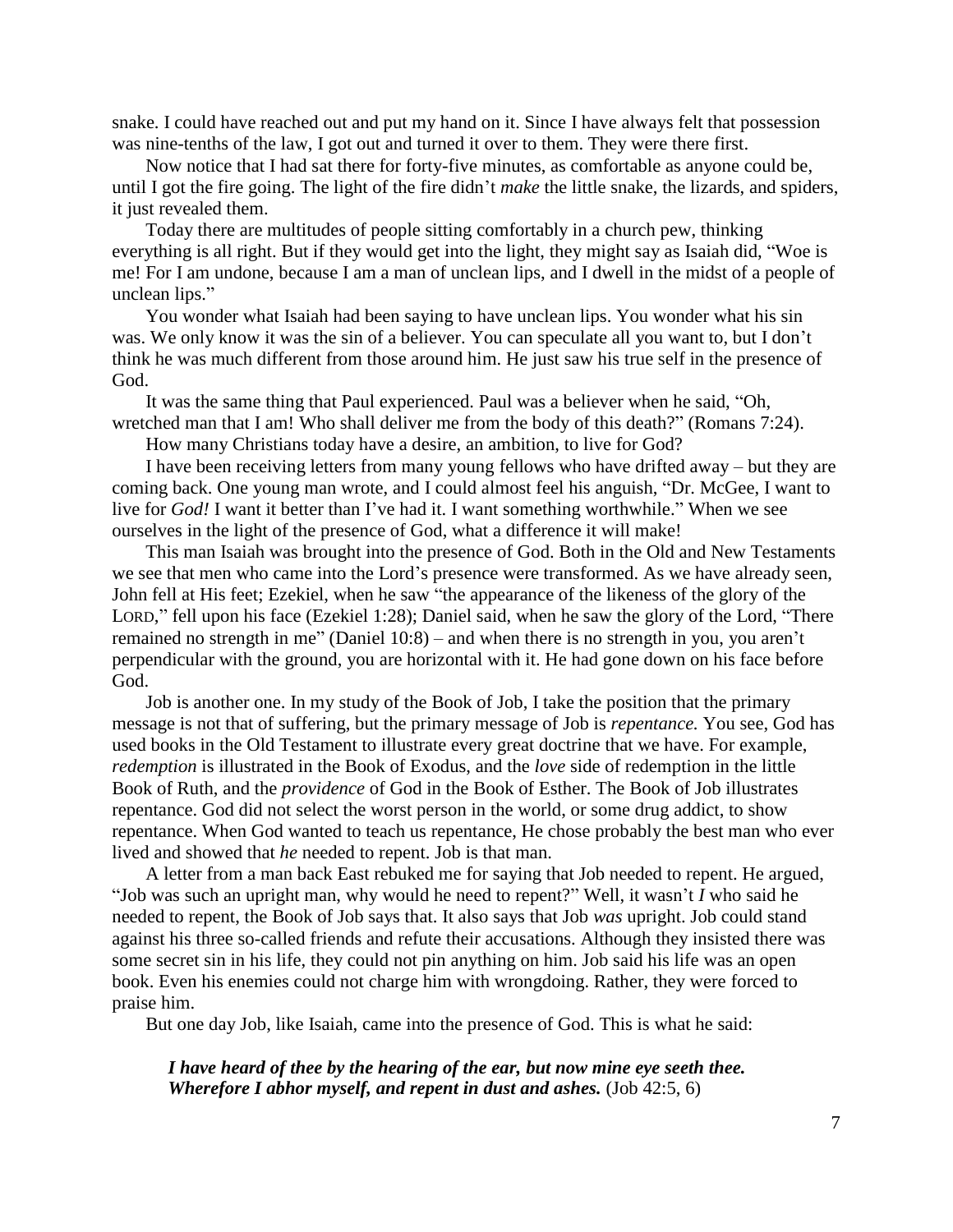This is the best cure for "I-itis" that I know anything about, and some folk today have that terrible disease. In the first part of the Book of Job there is a whole lot of "I" going on. At the last he gets into the presence of God, and what a difference!

Let us consider just one more individual, because this is an important lesson for all of us. Let's take Joshua for an example. Now Joshua succeeded Moses, which means he followed a great man. Moses was a great man of God. Even today many consider him as the greatest Jew who ever lived because of the tremendous impact he made. And Joshua succeeded *him.* If I had been Moses' successor, I am sure I would have sent a blurb down to the local newspaper with my picture – my best picture – and I would have told them, "I am succeeding Moses." Well, I think Joshua did something like that.

Joshua found himself now the leader of a great nation. God had led Israel across the Jordan River by miracle to encourage Joshua, to let him know that He was with him as He had been with Moses. But this man had some lessons to learn.

One morning Joshua walks out of his tent and he looks out over the tents of the twelve tribes. At least a million and a half people are there. Tremendous! He is the leader, he is the general, and as he looks over that sea of tents, probably a couple of buttons pop off his vest.

It was a marvelous encampment that caused even Balaam to say,

# *How goodly are thy tents, O Jacob, and thy tabernacles, O Israel! Like the valleys are they spread forth, like gardens by the river's side, like the trees of aloes which the LORD hath planted, and like cedar trees beside the waters.*  (Numbers 24:5, 6)

He couldn't even curse them as he attempted to do, but had to bless them instead. It was a wonderful sight.

To this man Joshua as he stands there in the morning it is a wonderful sight. He is in *command.* What a glorious position he had! Then he looks out at the edge of the camp and sees a man with a drawn sword. Now General Joshua had given no orders to anyone to draw a sword. Apparently somebody around there doesn't know he is in charge. So he begins to stride out through the camp to where this man is, and I think he walks like a second lieutenant. He comes to this man and demands, "Art thou for us, or for our adversaries?" (Joshua 5:13). Or, in good old Americana, "What's the big idea? Are you on our side? If you are, don't you know who is in charge here? Don't you know who the general is?"

Then that One turned, and when He did, Joshua found himself looking into the face of the One who said, "Nay, but as captain of the host of the LORD am I now come" (Joshua 5:14). That One who was the captain there is the One who, according to the Book of Hebrews, is the Captain of our salvation, the pre-incarnate Christ. And Joshua went down on his face before Him.

Oh, Joshua learned a great lesson at that time. He found out that GHQ was not in his tent, it was up yonder. He found out that he was not *giving* orders, he was *taking* orders. He found that the *Lord* was still in charge. He learned to say "Yes, Sir" and "No, Sir" to the Commander.

From this point on I don't have any problem with Joshua. Up until I saw this, I did question his tactics. A liberal friend of mine once said that he had trouble with the walls of Jericho falling down as recorded in Joshua 6. I said, "Well, just go over there and look at the ruins – they have been excavated. The walls fell down. Maybe you can come up with a better explanation of how it happened." Those who want to dismiss its being a miracle say that there was an earthquake. All right, I'll buy that. It was sure good timing, though, and only God could have timed it that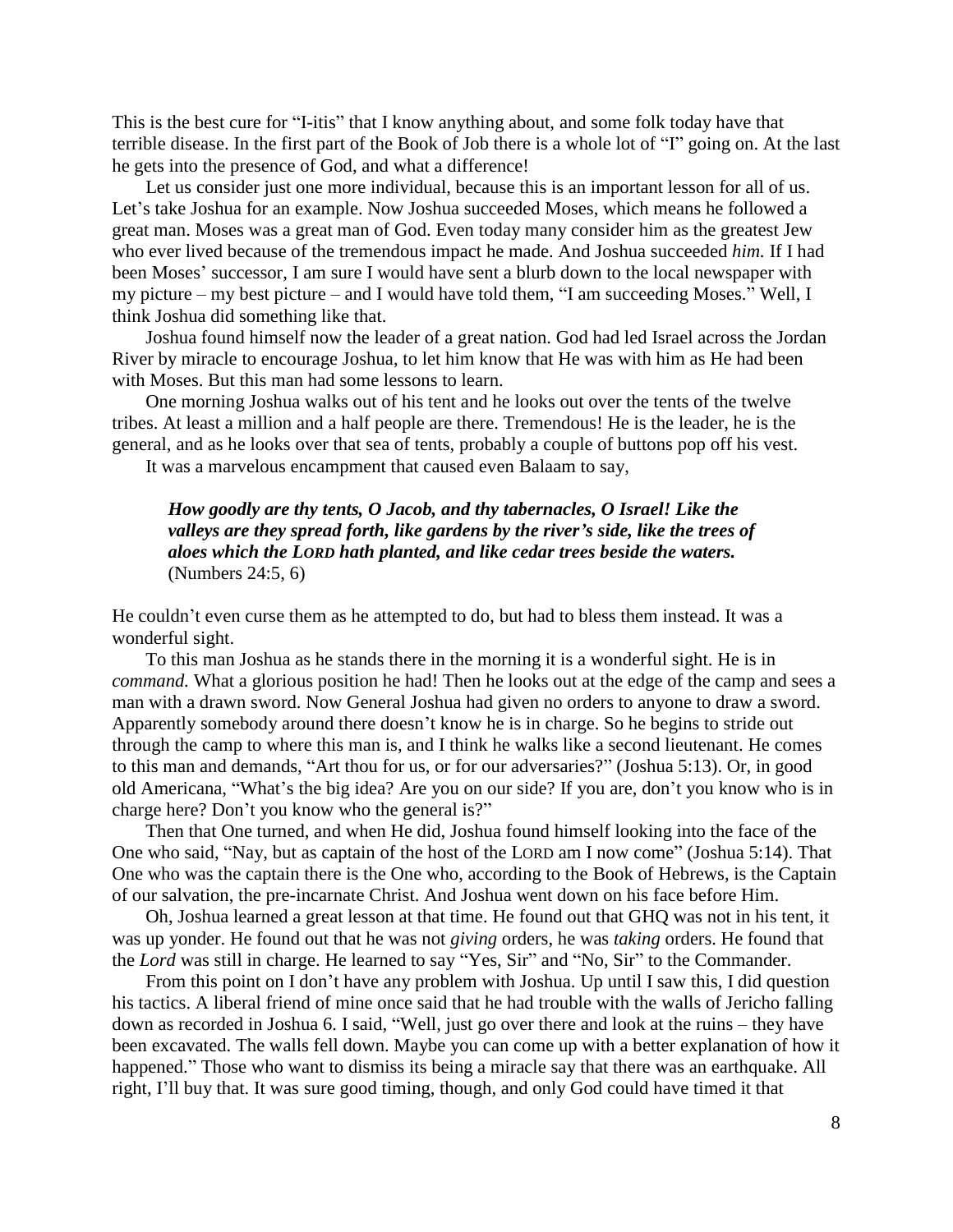accurately.

Personally, I had no problem with the walls, but I did have a problem with a general who would march an army around a city seven days, then on the seventh day march the army around it seven times. My question is: What is the strategy of a silly thing like that? I can't think of an army doing anything more foolish. But I suppose the Pentagon on the inside of the city of Jericho would be almost crazy after those seven days, wondering what was going to happen.

If you or I had been there, I am sure we would have gone up to Joshua and said, "Say, what is the idea of marching around and not striking a blow?"

He would say, "I don't know."

"You mean to tell me you are the *general,* and you don't know?"

"You are wrong. I am not the general. I take orders from up yonder. And the orders are for me to march my men around it. I just obey orders."

This answers my question about General Joshua. I understand him now.

Oh, my friend, how we need today to see the living Christ. And when we do see Him, we are bound to go down on our faces before Him.

### **The Cleansing Coal**

Now, going back to Isaiah's experience, a burning coal is taken from the altar and is touched to his lips.

*Then flew one of the seraphim unto me, having a live coal in his hand, which he had taken with the tongs from off the altar. And he laid it upon my mouth, and said, Lo, this hath touched thy lips, and thine iniquity is taken away, and thy sin purged.* (Isaiah 6:6, 7)

He is cleansed. Cleansing for us today comes as we confess our sins:

## *If we confess our sins, he is faithful and just to forgive us our sins, and to cleanse us from all unrighteousness.* (1 John 1:9)

The lips have to confess. That live coal was the judging of Isaiah's sin, by the way.

#### **The Heart Response**

I do not know whether Isaiah had been called by God before. I think he had, but he had not heard it; that is, he had not heeded it. But now that he is cleansed he can hear and he can heed this voice that asked, "Whom shall I send, and who will go for us?" And we are told his response:

## … *Here am I; send me [Isaiah 6:8)*

This constitutes Isaiah's call.

Now the next verse gives Isaiah's commission:

*And he* [the Lord] *said, Go, and tell this people ….* (Isaiah 6:9)